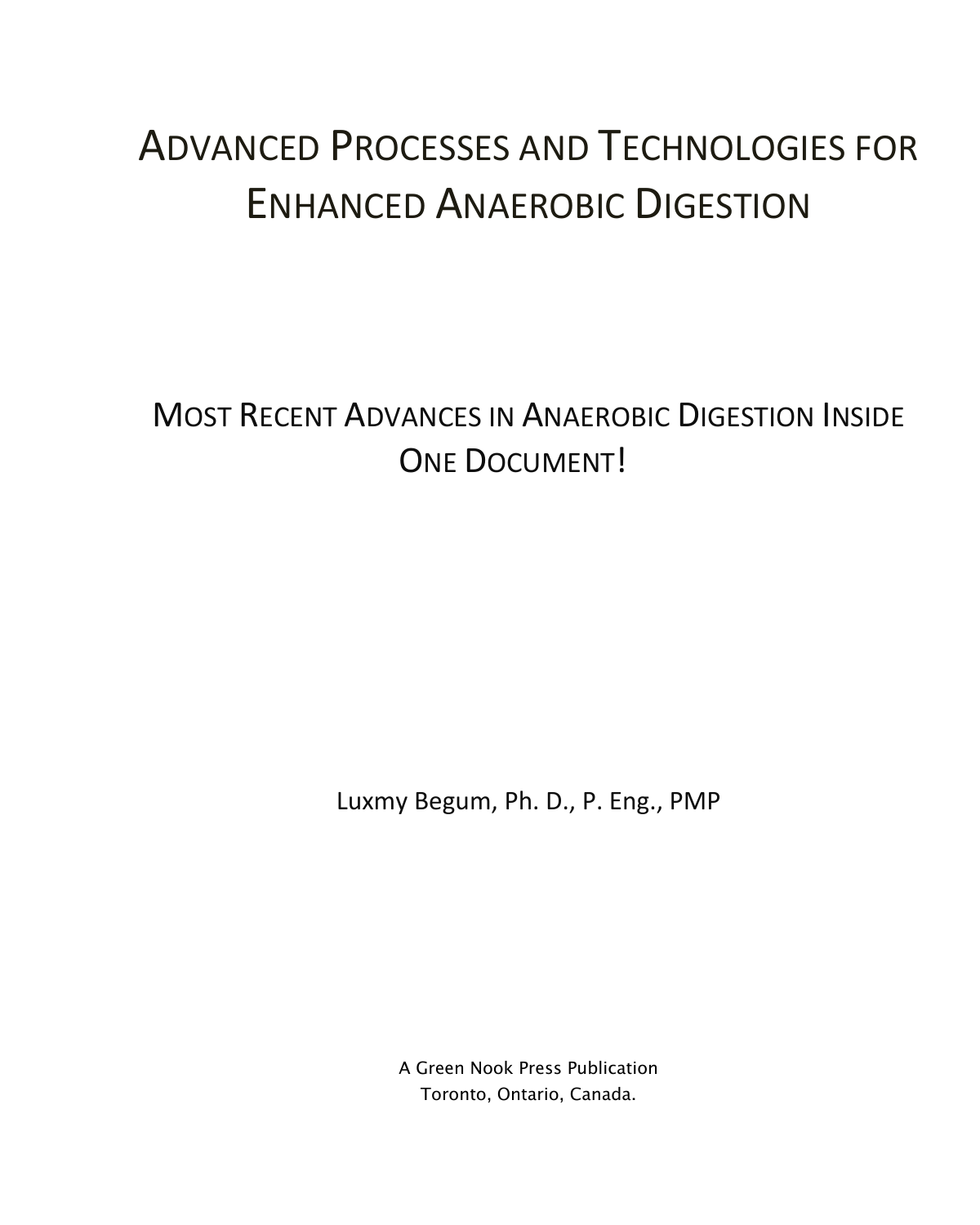Copyright © 2014 by Luxmy Begum All rights reserved.

Authored by Luxmy Begum, Ph. D., P. Eng., PMP Website: www.TheEcoAmbassador.Com

Material on this book is protected by copyright law and is copyrighted by the author. It should not be copied, reproduced, republished, downloaded, posted, broadcast or transmitted in any way except for your own personal or non-commercial use. Prior written consent of the copyright holder must be obtained for any other use of this book. No part of this book may be distributed or copied for any commercial purpose or financial gain.

While the author had tried to make sure this book is accurate, nothing on this book should be taken to constitute professional advice or a formal recommendation and author exclude all representations and warranties relating to the content and use of this. In no event will the author be liable for any incidental, indirect, consequential or special damages of any kind, or any damages whatsoever, including, without limitation, those resulting from loss of profit, loss of contracts, goodwill, data, information, income, anticipated savings or business relationships, whether or not advised of the possibility of such damage, arising out of or in connection with the use of this book.

First Edition, 2014 ISBN (Book): 978-0-9939045-0-9 ISBN (Electronic Book Text): 978-0-9939045-1-6

A Green Nook Press Publication Toronto, Ontario, Canada.

Ordering Information: Hard Copy: Amazon.com Electronic Copy (PDF): http://www.theecoambassador.com/EnhancedAnaerobicDigestion.html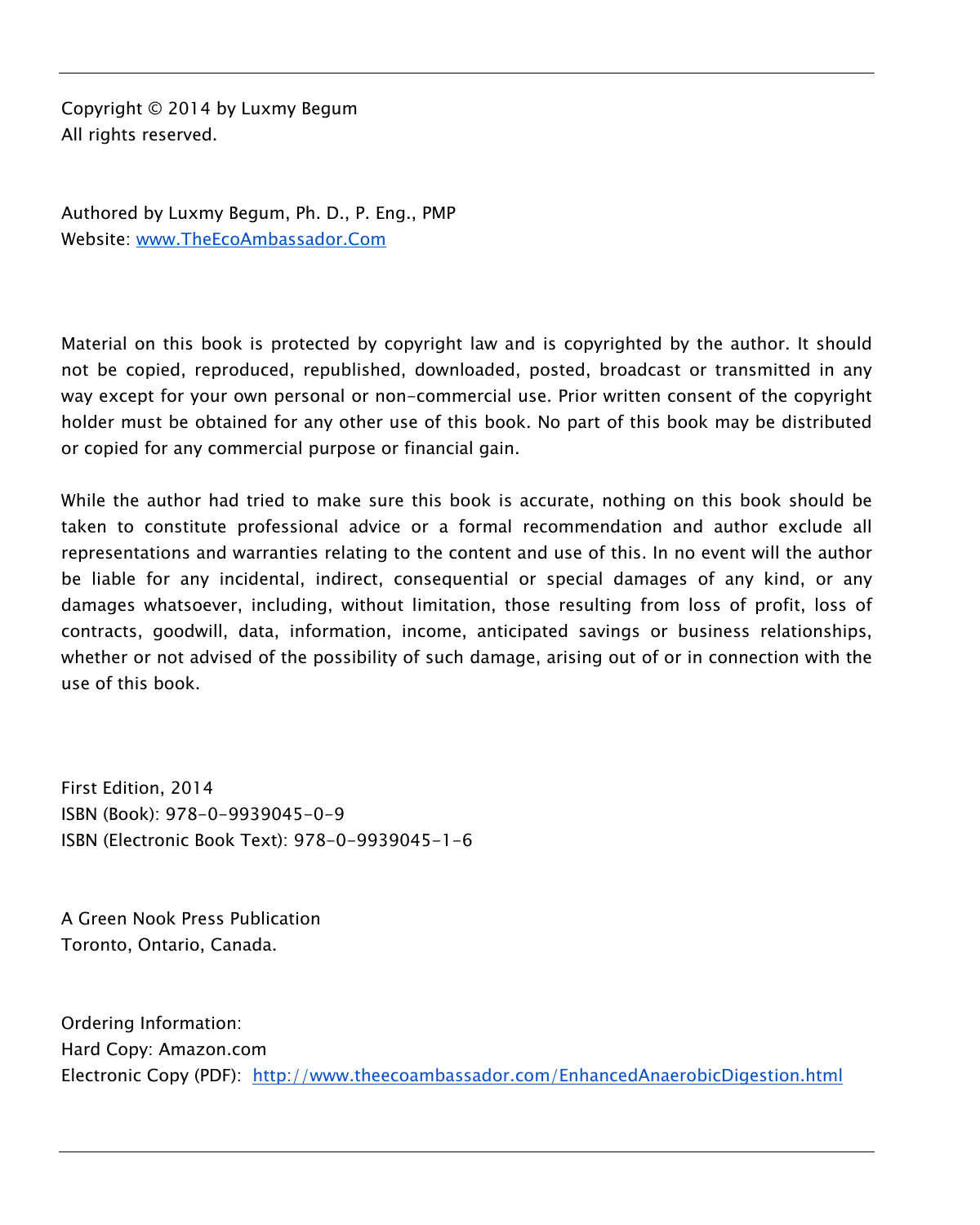## Table of Contents

| Example of Food Waste/ OFMSW Pre-treatment Plants and Technology Suppliers26         |  |
|--------------------------------------------------------------------------------------|--|
| PROCESS CONSIDERATION, CONFIGURATION AND TECHNOLOGY SELECTION FOR ENHANCED ANAEROBIC |  |
|                                                                                      |  |
|                                                                                      |  |
|                                                                                      |  |
|                                                                                      |  |
|                                                                                      |  |
|                                                                                      |  |
|                                                                                      |  |
|                                                                                      |  |
|                                                                                      |  |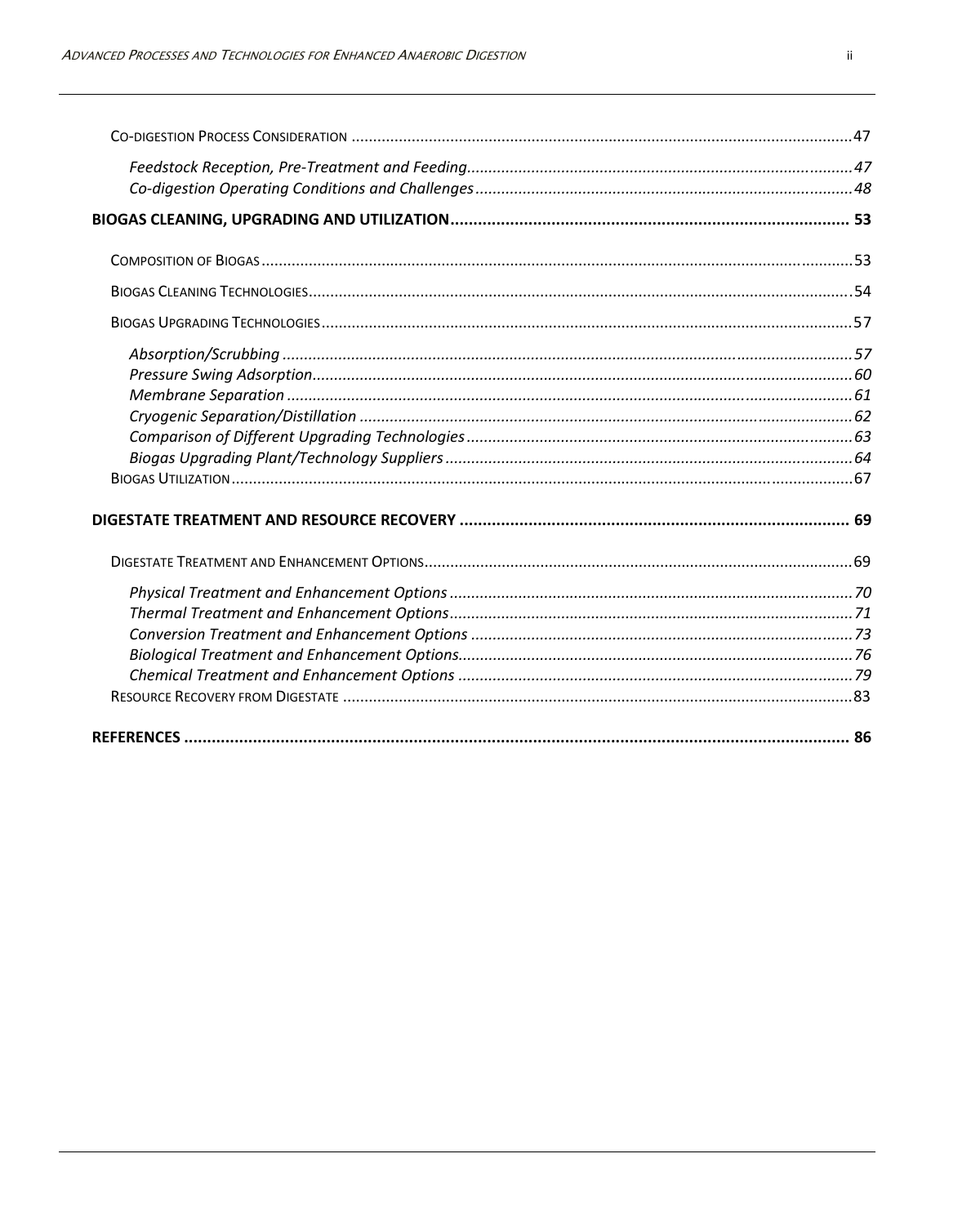## List of Figures

| FIGURE 6.6: INJECTION SYSTEM USED TO PUMP RNG INTO A NATURAL GAS LINE AT A FARM-BASED BIOGAS SYSTEM  67 |    |
|---------------------------------------------------------------------------------------------------------|----|
| FIGURE 6.7: SOME BENEFICIAL END USE OF BIOGAS ALONG WITH THEIR CLEANING AND UPGRADING REQUIREMENTS.  68 |    |
|                                                                                                         |    |
|                                                                                                         |    |
|                                                                                                         |    |
|                                                                                                         |    |
|                                                                                                         |    |
|                                                                                                         | 77 |
|                                                                                                         |    |
|                                                                                                         |    |
|                                                                                                         |    |
|                                                                                                         |    |